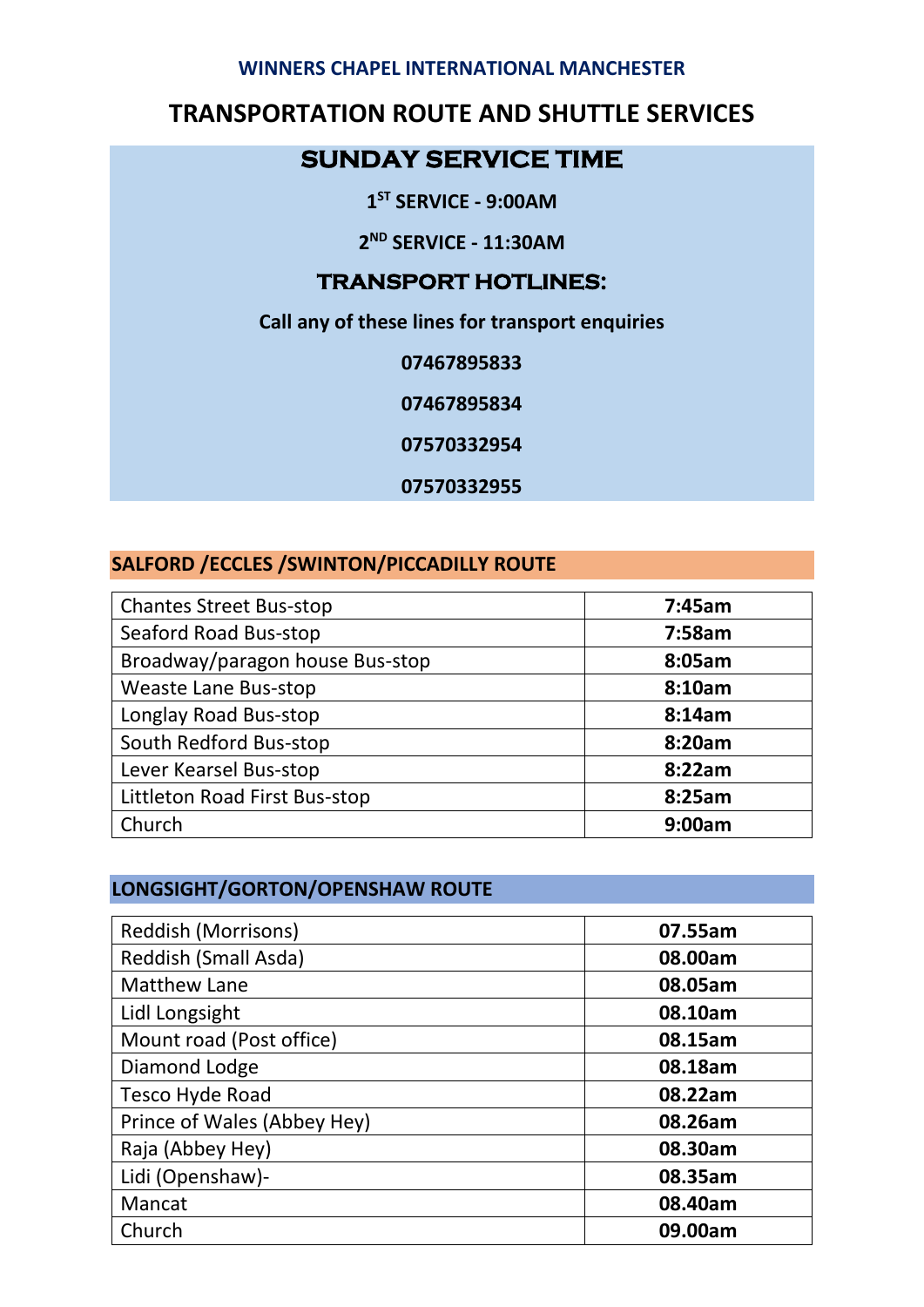# **PRINCESS ROAD /WYTHENSHAWE ROUTE**

| Cornish way / The Cornishman Bus Stop           | 08.00am |
|-------------------------------------------------|---------|
| Princess ROAD (Whitchurch RD Bus Stop by Hough  | 08.15am |
| <b>End Leisure Centre)</b>                      |         |
| Princess Road / Moss Lane Bus Stop (BY HEINEKEN | 08.25am |
| <b>BUS STOP)</b>                                |         |
| Hulme by Asda                                   | 08.30am |
| Upper Lloyd Street / Claremont Road Bus Stop    | 08.35am |
| Ardwick by MacDonald's Stockport Road           | 08.40am |
| <b>Piccadilly Train Station Bus Stop</b>        | 08.45am |
| Church                                          | 09.00am |

### **MOSLEY ASHTON /DENTON /OLDHAM ROAD ROUTE**

| Dalesfield Road Bus Stop (Mosley)            | 10.20am |
|----------------------------------------------|---------|
| <b>Duckenfield</b>                           | 10.30am |
| crown Point Bus Stop (Denton)                | 10.35am |
| Middle Green Bus Stop (Ashton)               | 10.40am |
| Katherine Street / Cavendish Street Bus Stop | 10.45am |
| (Ashton)                                     |         |
| Stanton Street Bus Stop (Oldham Road)        | 10.55am |
| Garden's Arm Bus Stop (New Moston)           | 11.05am |
| Charlestown Road Bus Stop (New Moston)       | 11.10am |
| <b>Queens Road Trams Stop</b>                | 11.20am |
| Church                                       | 11.30am |

# **MIDDLETON/BLACKLEY/HEYWOOD ROUTE**

| Todd Bus Stop (HEYWOOD)                        | 10.20am |
|------------------------------------------------|---------|
| Langley/ Hollins Lane bus stop (ROCHDALE ROAD) | 10.30am |
| Wood Street Bus Stop (BY POST OFFICE           | 10.35am |
| MIDDLETON)                                     |         |
| Oldham Road / Bay tree Lane Bus Stop           | 10.45am |
| (MIDDLETON)                                    |         |
| Benmore Road Bus Stop (BLACKLEY)               | 10.55am |
| Victoria Avenue (NEAR TESCO)                   | 11.00am |
| <b>Charlestown Road Bus Stop</b>               | 11.05am |
| Asda / MacDonald's (HARPUHEY)                  | 11.10am |
| <b>Queens Road Trams Bus Stop</b>              | 11.15am |
| Church                                         | 11.25am |